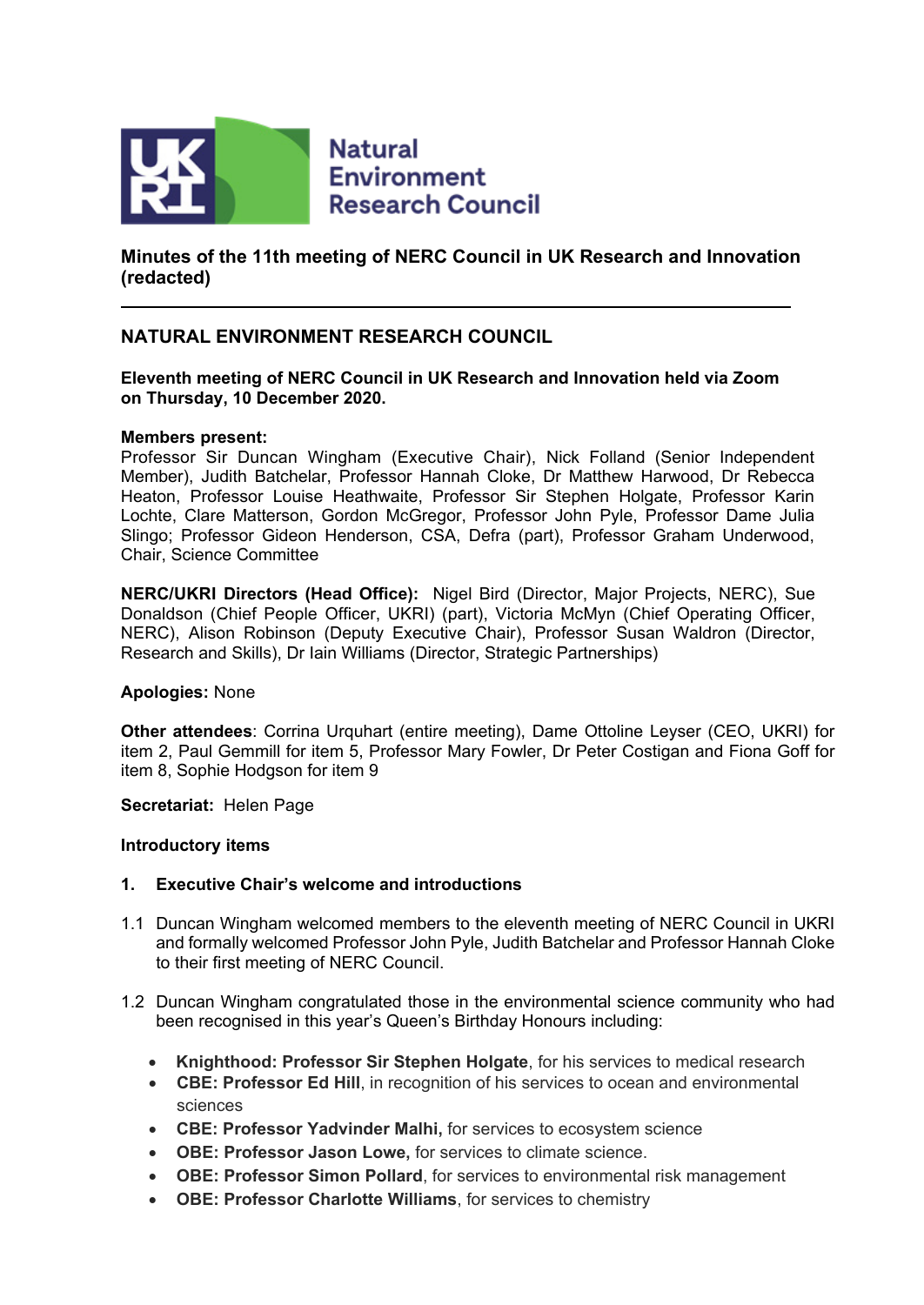- **MBE: Professor Chris Evans**, for services to environmental research
- **MBE: Dr Andrew Gunn**, for services to environmental research

Duncan Wingham reminded Council that he encouraged and welcomed proposals for the honours process.

- 1.3 Duncan Wingham highlighted that, to mark the  $200<sup>th</sup>$  anniversary of the discovery of Antarctica, 26 places had been named in honour of NERC staff and scientists connected to NERC (part and present) including Professor Dame Jane Francis, Director, British Antarctic Survey (BAS), Dr Katherine Giles, former NERC independent research fellow and Professor Seymour Laxon former Director, University College London.
- 1.4 Duncan Wingham asked members for any updates to their declared interests or any vested interests in the items being discussed today. None were declared.
- 1.5 Duncan Wingham asked members for any amendments and matters arising from the minutes of the previous meeting. No amendments were made, and the minutes of the tenth meeting were confirmed as a true record.
	- Duncan Wingham advised that the majority of the actions listed on the Decisions and Actions paper were completed or on the forward agenda and provided some progress updates:

the meeting with the Helmholtz Association had been delayed by the pandemic so this action would remain open with a view to following it up once a Spending Review settlement was known

- Black Lives Matter: Duncan Wingham asked Alison Robinson to provide an update on the development of the principles to use as a basis for future discussion. Alison Robinson commented that the principles were in development and a series of round tables with the academic community planned for early 2021 with a view to discussing this issue further at the March 2021 Council meeting
- Gender Balance of Highlight Topics: Duncan Wingham asked Susan Waldron to provide an update. Susan Waldron explained that the data for those who had submitted ideas for consideration in 2020 had been compared to data from 2019 to see whether there had been any impact on the gender of those submitting ideas caused by the pandemic. Although there were fewer ideas submitted in 2020 than 2019 as a whole, there was only a slight variance in females submitting ideas (from 30% to 25%) which did not show a significant impact. In response to a Council query on whether there was an effective structure in place to capture gender balance, Susan Waldron explained that this was under consideration by NERC Executive with a discussion planned in December. Graham Underwood clarified that the data for those submitting applications was available, it was the data for the idea submissions which was not readily available as this was not provided when considering the ideas to reduce bias in the decision making process.

## **2. Dame Ottoline Leyser**

- 2.1 Duncan Wingham welcomed Dame Ottoline Leyser to NERC Council.
- 2.2 Ottoline Leyser commented that she welcomed the opportunity to visit the Council meetings and learn more about the priorities across the community.

She invited views from Council on:

i. How UKRI, given the importance of the sustainability agenda, might drive a wide sustainability imperative across both UKRI and the research and innovation system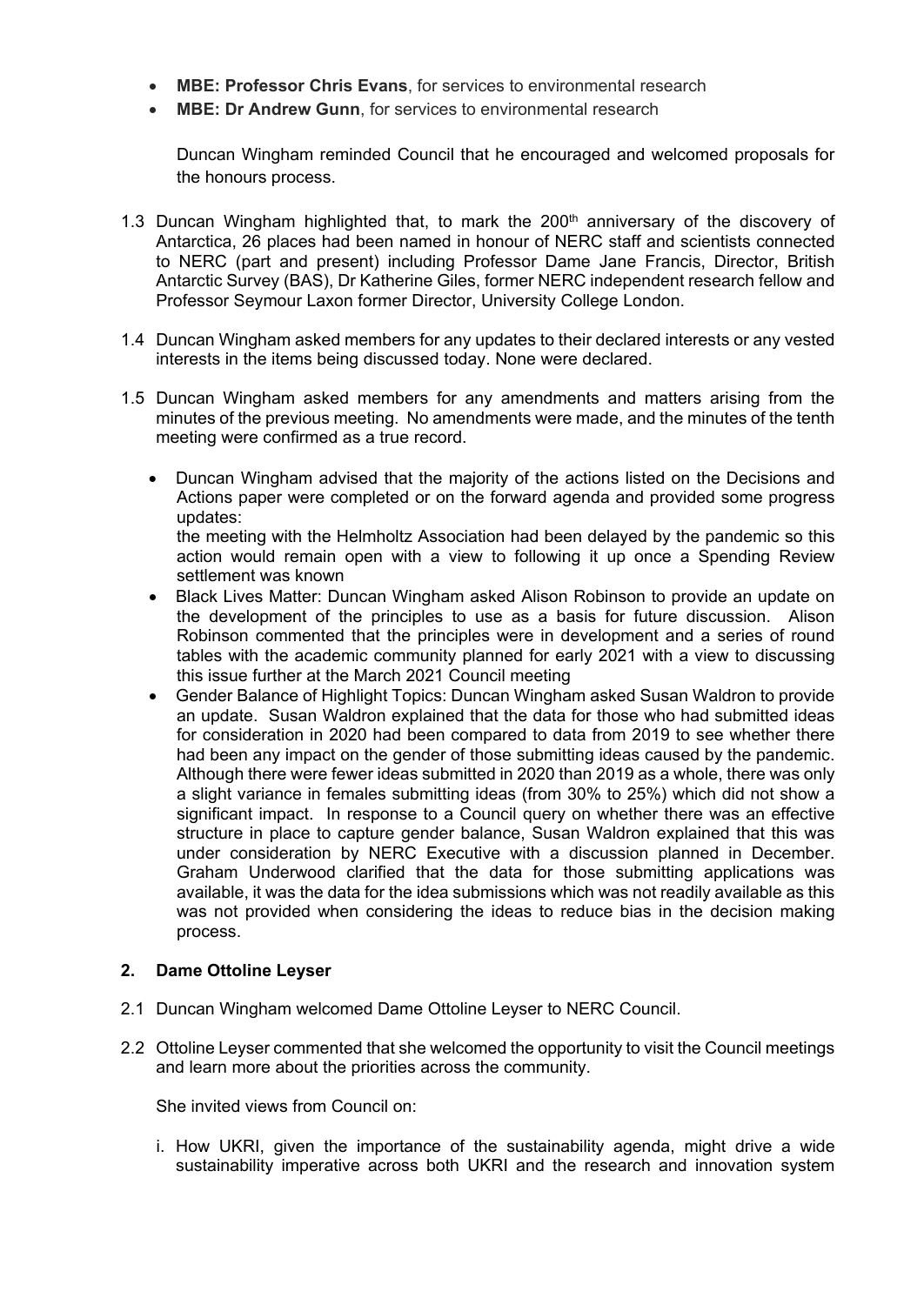whilst continuing to deliver growth and prosperity in a sustainable way. Ottoline Leyser acknowledged that NERC was in a pivotal and pole position to shape this agenda.

- ii. How UKRI might capitilise on the breadth and depth of expertise across the councils.
- iii. How UKRI might strengthen their argument for multi-year settlements for all of its budgets in 2021.
- 2.3 Council took the opportunity to discuss the following issues with Ottoline Leyser:
	- i. Council highlighted that the sixth budget had recently been published by the Climate Change Committee and that there would be a role for NERC science to contribute to understanding the biodiversity 'trade-offs' in the recommendations, for example on land use, and ensuring an evidence base for policy and priority setting.
	- ii. Council asked how the move away from a 'Principal Investigator' (PI) model and the increased focus on recognising all those involved in research, such as technicians, might develop in both a UKRI sense and within individual research councils.
	- iii. Council queried whether the mechanisms were in place to encourage the widest collaboration on the range of societal and environmental challenges we are facing.
	- iv. Council asked how UKRI were ensuring that they will meet the ambition to achieve net zero across the organisation.
	- v. Council commented that transformative change would be required at universities to encourage interdisciplinarity and queried whether UKRI might be able to incentivise this.
	- vi. Council asked how NERC might increase visibility of the benefits of environmental science and its benefit to the economy**.**
- 2.4 Ottoline Leyser commented that it would be important to ensure that Government focus on net zero was widened to include other sustainability criteria and she welcomed the recent announcement that Defra had been awarded funding in the Spending Review to allow joint work, for instance, on topics such as sustainable biodiversity assessments in the context of developing Agricultural Policy. Gideon Henderson commented that further discussion on these issues with UKRI would be welcomed by Defra. He highlighted that a component of the funding awarded to Defra was to monitor and measure the landscape and it would be important to consider the substantial changes required with regard to land use to meet the target of net zero whilst continuing to consider biodiversity, air and water quality.
- 2.5 Ottoline Leyser highlighted the importance of recognising and acknowledging the essential contribution of the entire team to create a more inclusive and attractive environment within the university sector. She explained that one of the drivers for the PI model was the way in which funding was calculated in the Research Excellence Framework (REF) which adversely affected the support staff and suggested that consideration be given to the way in which the research system was counted in the REF. Consideration should also be given to funding being allocated to a broader group rather than just to a PI and suggested a review of the balance of the UK dual support system might help to shift the narrative.

Ottoline Leyser added that UKRI had developed a resumé for researchers as part of Reforming our Business (RoB) which would provide a standard format and enable better comparisons to be made to encourage diversity.

2.6 Ottoline Leyser commented that UKRI was in a prime position within the research and innovation system to promote an integrated approach. The UKRI Spending Review bid had the research councils at the foundation and acknowledged the importance of investment in the research councils to support bottom-up collaboration and build deeper engagement with their communities. Ottoline Leyser added that work with wider Government Departments would require co-investment and would only be possible once the departments had received a Spending Review settlement. Ottoline Leyser highlighted the importance of the sustainability priority and the need to take an overarching view of activity across the system, taking into account Government and Industry priorities, to identify what might be missing and create appropriate funding opportunities which would be dependent on the outcome of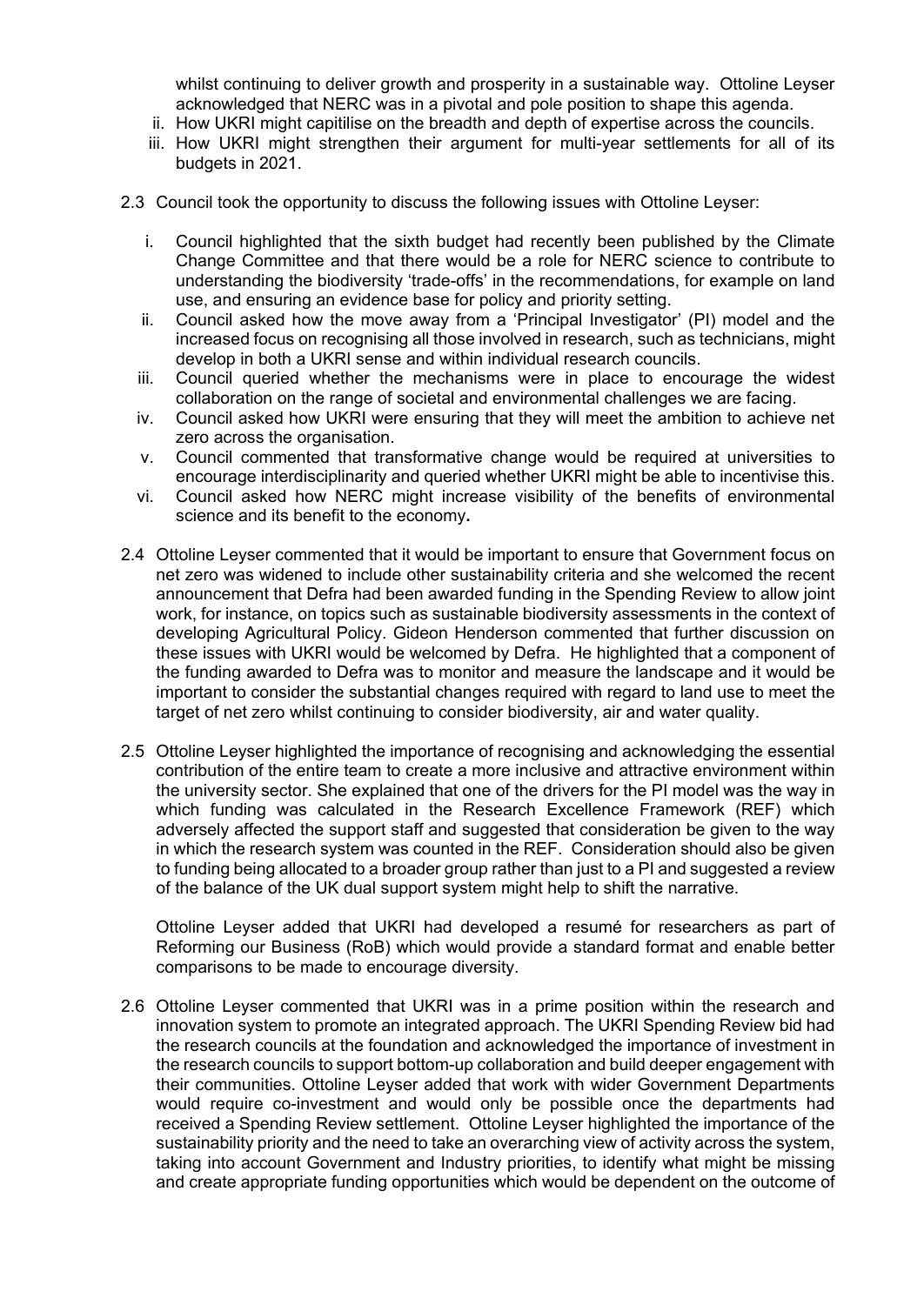the next Spending Review.

- 2.7 Ottoline Leyser explained that Duncan Wingham was leading on Net Zero across UKRI and that a plan was in place to ensure that sustainability was key to everything that UKRI did. Duncan Wingham added that the plan would be discussed by the UKRI Board in early 2021 and emphasised that considerable change would be required to meet the target of net zero.
- 2.8 Ottoline Leyser suggested that a key element to the success of changing the way in which universities worked would be to drive an ambition amongst students to work in a more interdisciplinary way which would feed into universities.
- 2.9 Ottoline Leyser stated that there was continued support following the Stern review regarding the net zero agenda and how it was important to place environmental considerations within the context of economic benefit and emphasised the importance of presenting the evidence in a way that focused on the solutions.

## **3. Executive Chair's update**

3.1 Duncan Wingham gave an oral update on some of the key activities since the previous Council meeting.

## i. RRS *Sir David Attenborough*

Duncan Wingham informed Council that the handover of the RRS *Sir David Attenborough* had now taken place and he thanked everyone involved for their efforts.

Council asked for a formal thank you to be recorded to Nigel Bird for his role in delivering the ship.

#### ii. UK Geoenergy Observatory (UKGEOS) Virtual Opening Ceremony

Duncan Wingham informed Council that he had contributed to the opening of the first of the UK Geoenergy Observatories in Glasgow earlier that week.

#### iii. Open Access update

Duncan Wingham advised that the public consultation on Open Access had now been completed and submissions had been evaluated. The intention was to make an informal submission to the Minister prior to a discussion with the UKRI Board in early 2021.A formal announcement on the outcome was expected in May 2021.

#### iv. Reforming our Business

Duncan Wingham explained that the Reforming our Business agenda was key to the Spending Review negotiations. The key elements would be to reduce the amount of paperwork required for grant applications and to replace the current funding system for which Duncan Wingham would be the Senior Responsible Owner.

#### v. PhD extensions

Duncan Wingham reminded Council that one of the actions which had been taken in UKRI to reduce the impact of COVID-19 included the offer to PhD students of extending their funding for a minimum of six months. As a follow up action, it had been agreed to provide a further £19 million directly to universities to support those most affected by the pandemic.

Duncan Wingham informed Council that this decision had resulted in some criticism from the community and it was evident that the communication might have been clearer in particular in emphasising that it was not possible to provide any additional support for existing students without compromising future PhD students. Duncan Wingham added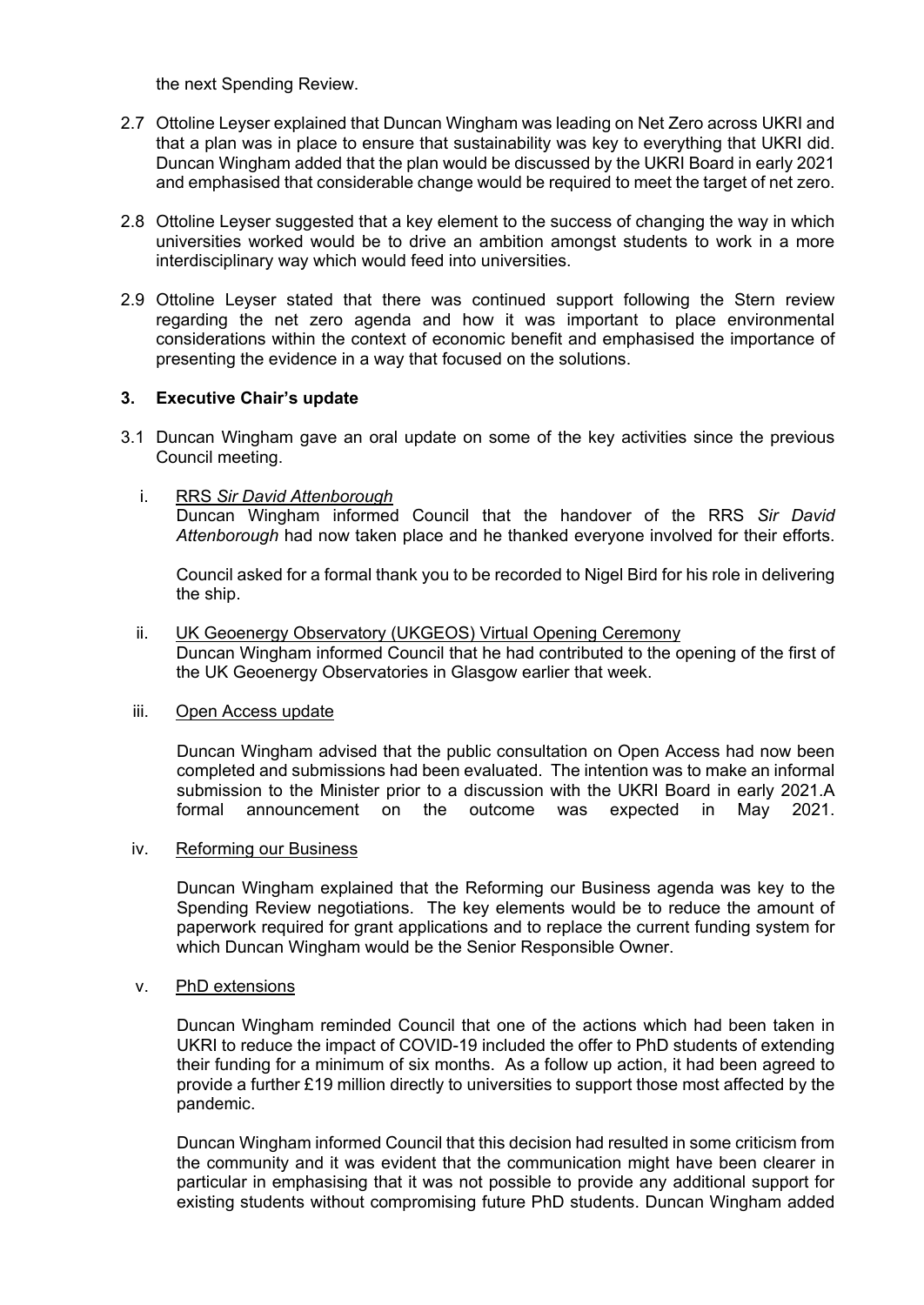that a meeting was planned with grant holders of NERC Doctoral Training Partnerships (DTPs) to discuss their concerns and explain the constraints.

vi. UK Infrastructure Advisory Committee

Duncan Wingham informed Council that the first meeting of the UKRI infrastructure advisory committee had recently taken place chaired by Professor Mark Thomson, the Executive Chair of STFC, and that a formal outcome was awaited.

#### **Items for discussion**

- **4. The UKRI 'Clean Environment and Sustainable Growth' Theme (NERC 20/37)** (*Slide, item 4)*
- 4.1 Duncan Wingham introduced this item and explained that 'Clean Environment and Sustainable Growth' was one of the themes included in the UKRI Spending Review bid and presented a slide which provided further detail on the framework.
- 4.2 Duncan Wingham explained that the themes included in the bid were broad and related to issues of national importance which might be pursued through 'bottom-up' cross-council and council specific activity. Duncan Wingham added that further detail on the proposed activities that might be supported across UKRI was available in Annex B and that the environmental priorities had been broken down into four areas:
	- build a net zero, carbon-neutral future
	- sustain a clean, biodiverse environment
	- circularise the UK economy
	- facilitate sustainable behaviours and efficient markets

Duncan Wingham added that research councils were keen to pursue bottom-up activity under this theme.

- 4.3 Duncan Wingham highlighted that it remained unclear whether budget would be available within UKRI to pursue this agenda and cautioned that Government focus remained on net zero and mitigation so it would be important to maintain width if the focus of any top-down funds proved to be narrow.
- 4.4 Council welcomed the paper which was helpful and clear and provided some comments:
	- i. Council emphasised the importance of the levelling up agenda particularly in working with the devolved administrations on land use. It would also be important to work internationally on net zero and consider the potential contribution of developing countries on adaptation.
	- ii. Gideon Henderson commented that mitigation was a major driver in Government, particularly within BEIS, but added that other government departments had more diverse interests. He explained that, in Defra, the Environment Bill was currently in progress and contained legal obligations to set and meet targets on air quality, water quality biodiversity and waste. He emphasised the importance of working with other government departments and Duncan Wingham agreed that a broad conversation on land use between NERC and Defra would be useful. Gideon Henderson commented that there were huge opportunities for UK growth and translational research and he welcomed the ambition of the paper and suggested that UKRI needed to work in a broad and collaborative way to deliver on this.
	- iii.Council highlighted the importance of the role of NERC in pursuing the adaptation agenda and promoting its importance within Government.
- iv. Council suggested that a more proactive approach to innovation was required to improve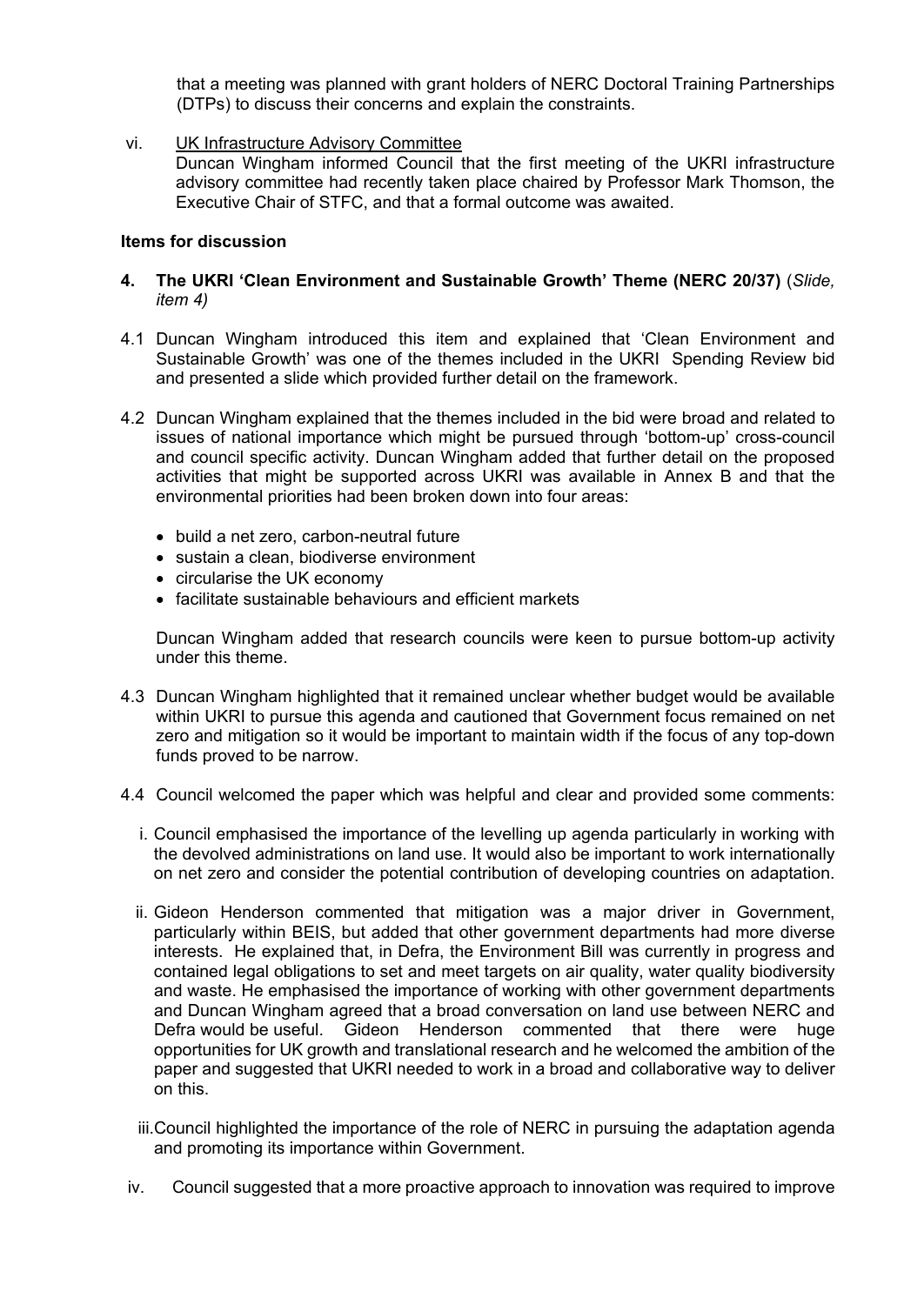engagement between NERC and Innovate UK. Council suggested that the work on the Infrastructure Roadmap might help in any review of innovation.

- v. Council queried whether the co-benefits of health and environment had been considered.
- vi. Council commented that the paper did not include the use of hydrogen as a domestic fuel and the impact of its use, such as the effect on indoor air quality.
- 4.5 Duncan Wingham thanked Council for their comments and reminded them that the Spending Review bid was partly filtered by Government interest which explained some of the focus on mitigation. In response to the query regarding hydrogen, Duncan Wingham confirmed that this was within NERC remit should it choose to pursue this as a separate initiative. He commented that health was not currently included under this theme although this would be welcomed. Duncan Wingham finished by commenting that this would be a rapidly evolving landscape and that wider engagement would be sought once the framework was finalised.

## **5. Reforming Our Business** (*Slides, item 5*)

- 5.1 Duncan Wingham welcomed Paul Gemmill, Portfolio Director, Reforming our Business (RoB), to the meeting to provide an update on the project.
- 5.2 Paul Gemmill presented slides to give an overview of the scope of RoB, the aim of which was to make UKRI's operations simpler and better for both staff and stakeholders. A key element of the project would be to deliver a simpler and better funding system for which Duncan Wingham was the Senior Responsible Owner.
- 5.3 Paul Gemmill explained that there were 13 priority areas which were being considered for the new funding programme with six priorities as the initial focus; two-stage application process, single resumé format for researchers, simplified outcomes monitoring and reporting, simplified end of award process, bureaucracy costs calculated and TRAC reviewed and improved. He outlined the timetable to March 2021.
- 5.4 Council raised the following queries:
	- how UKRI would maintain simplicity in a complex funding landscape
	- whether UKRI had consulted with 'digital natives' to ensure the latest technology was being considered
	- whether there was an expectation to capture the results of previous UKRI funding
	- whether consideration had been given to flexibility, particularly with regard to timescales and the wide variety of funding schemes.
- 5.5 Paul Gemmill responded that the complexity of the funding would continue to provide challenges although the new system would be modular and more flexible than the current system. He added that an imminent review of bureaucracy at BEIS along with ongoing conversations might provide opportunities to address this further.
- 5.6 Paul Gemmill agreed to report back in response to the question on capturing outcomes of previous UKRI funding. He emphasised, however, that the intention was to reduce the amount of information being requested from applicants, particularly at the initial stage and to use existing material already available where possible.
- 5.7 Duncan Wingham added that the system had much greater flexibility and it would be important to ensure that the flexibility of the system was matched by more flexible ways of working in future.
- 5.8 Duncan Wingham thanked Paul Gemmill for his useful overview of the project.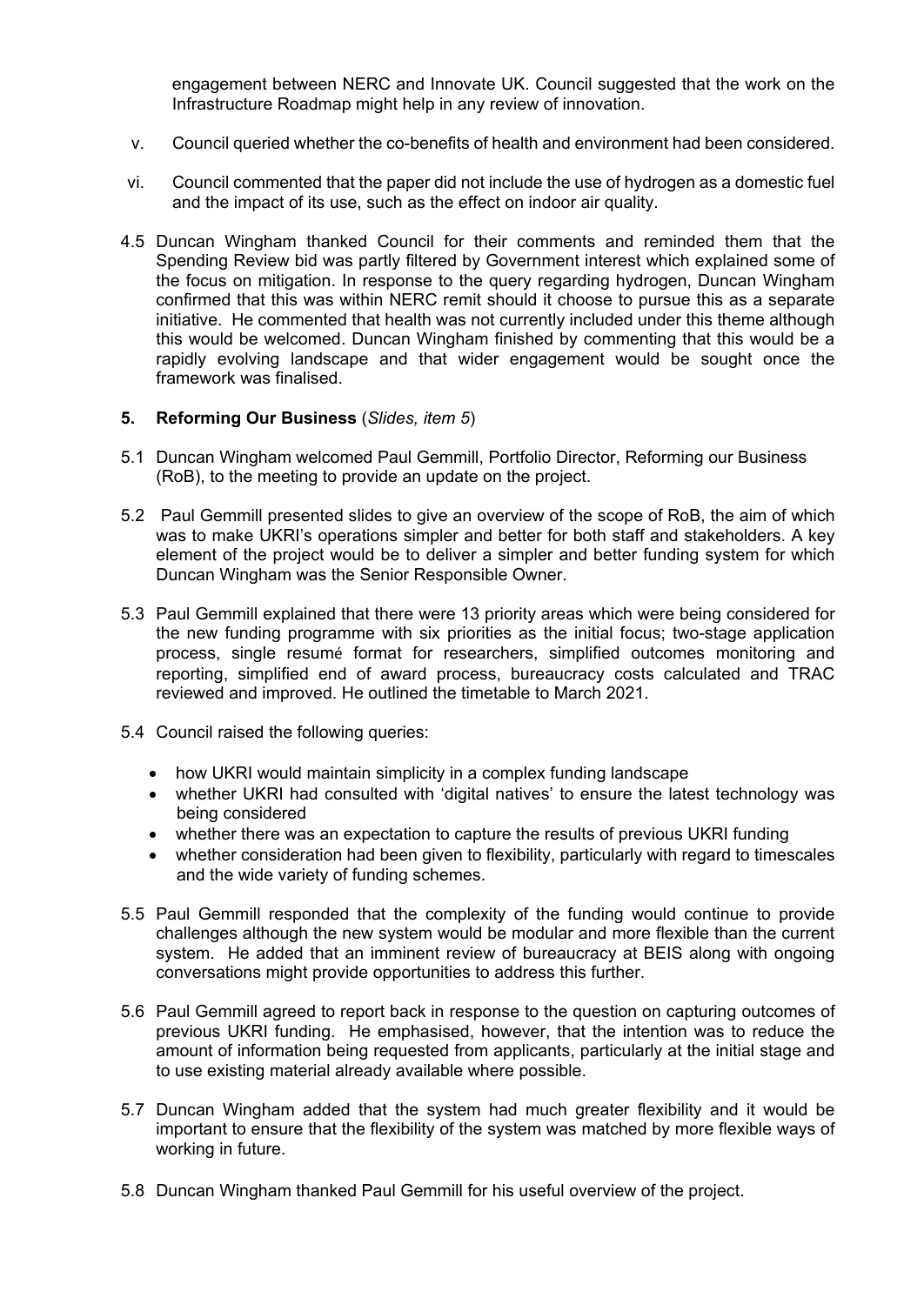# **6. Strategic Tensions within the NERC Science Budget (NERC 20/38)**

- 6.1 Duncan Wingham introduced this item and explained that, in advance of the forthcoming Spending Review settlement, he wanted to highlight to Council a range of historic underlying tensions within the existing NERC budget and the actions NERC had taken to manage this.
- 6.2 Duncan Wingham explained that the main pressures included: unmet demand for Discovery Science; limited opportunities for NERC-directed Strategic Science and Innovation due to reduction in budget; and the distribution of scientific funding within the National Capability portfolio.
- 6.3 Council welcomed the paper and the opportunity to consider the tensions and how to resolve them. Council acknowledged the effort which had been made by NERC to address these tensions.

## Discovery Science

- 6.4 Council supported the importance of Discovery Science, particularly for early career scientists. Council highlighted the importance of this funding mechanism for both the UK and for UKRI as Discovery Science was a core element and unique to UKRI. Council added that an increased focus on the outcomes and impact would be important and opportunities to shape the community considered.
- 6.5 Duncan Wingham commented that there was limited evidence that the outcomes of Discovery Science were of higher quality in comparison to the outcomes from Strategic Science. He added that there were some other sources of Discovery Science funding from Quality Related research funding (QR) and European Research Council (ERC) funding.

#### Strategic Science and Innovation

6.6 Council commented that it would be important to consider the success of the strategic initiatives to inform future decision making and enable stakeholders to understand the priorities that were important to NERC.

## National Capability

## **7. HMG Comprehensive Spending Review 2020 (NERC 20/39)** *(Slide, item 7)*

- 7.1 Alison Robinson introduced this item explaining that NERC had not yet been asked to submit a Spending Review (SR) bid. She added that the expectation was that a submission may be made in January 2021 but there remained some uncertainty regarding the information which might be requested. Duncan Wingham added that there was a possibility that NERC may not ultimately be asked to submit a Spending Review bid with information being requested in a different format.
- 7.2 Alison Robinson presented a slide which outlined the NERC-wide priorities for the Spending Review approach and invited Council comment on the progress made in developing the framework to advance NERC thinking in anticipation of a spending review bid.
- 7.3 Council welcomed the opportunity to view the Spending Review approach on one slide which was clear and helpful. In discussion, Council raised the following points:
	- i. The importance of considering the interface between the NERC-wide priorities 'Nurturing People and Ideas' and 'World Class capability and Infrastructure'
	- ii. To bring in more of a sense of 'what' would be funded and what the outputs might be alongside 'how' we would deliver a spending review outcome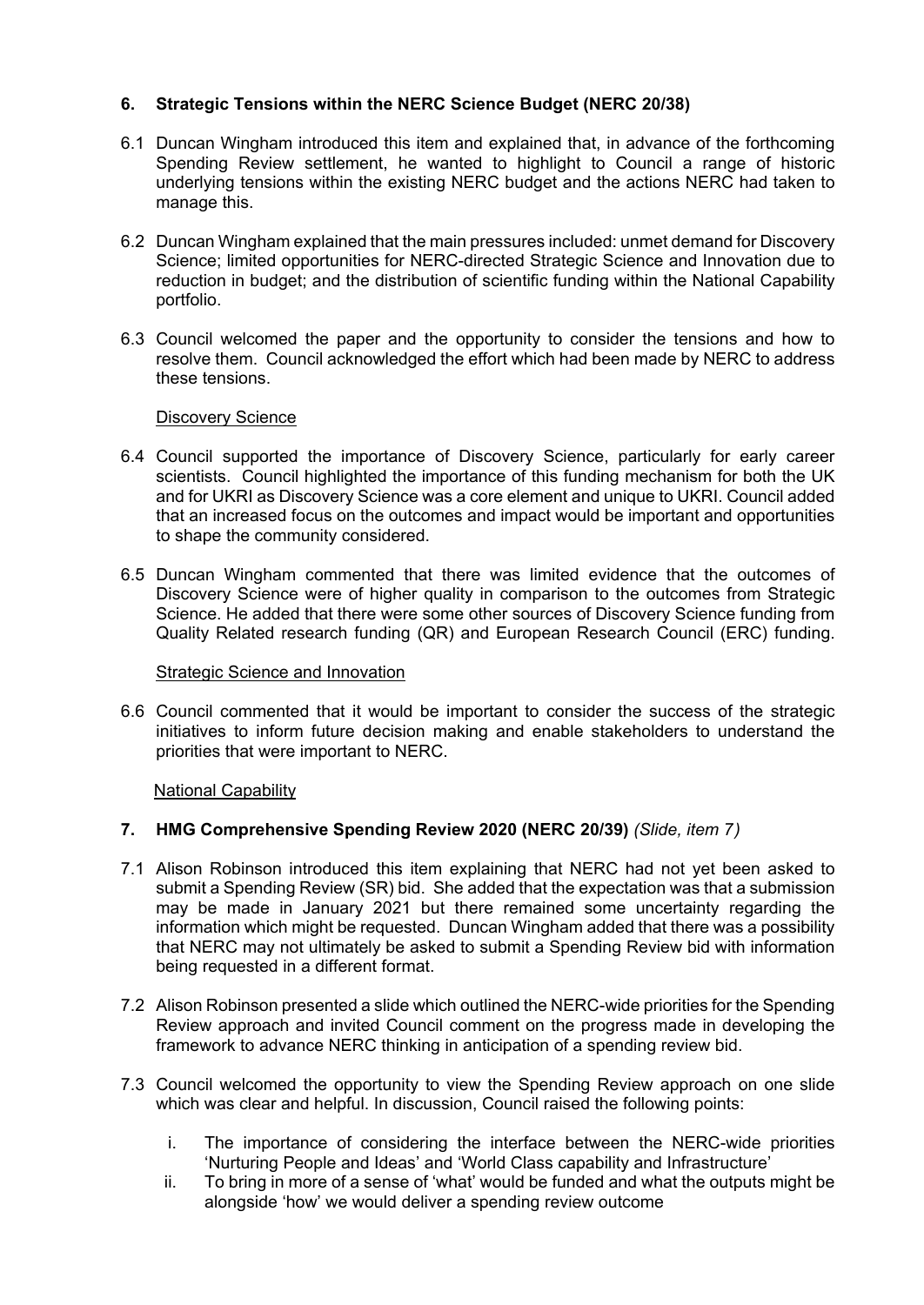- iii. The importance of human behavioural change and working closely with the other councils to ensure we have the expertise to drive the change
- iv. The involvement of industry in the broadest sense and consideration of innovative ways of connecting with society to influence behaviour change and inform future environmental science
- v. The recognition of both the environmental societal challenges and the solutions
- vi. The importance of innovative public engagement and working across Government Departments and how linkage to COP26 might be explored
- vii. The benefits of National Capability to be better articulated
- viii. The 'Productive, Resilient and Healthy Environments' to be represented as central to the bid.
- 7.4 Alison Robinson responded that the opportunities for public engagement and working with industry would be welcomed. She added that some thought had already been given to 'what' might be done and this would continue to be developed. She thanked Council for their comments which would be used to develop the NERC preparatory work further. Duncan Wingham commented that it would be important to differentiate between what should be funded by NERC as opposed to what UKRI should fund.

# **8. Evaluation of NERC Centres 2020: results and next steps (NERC 20/40)**

- 8.1 Duncan Wingham welcomed Professor Mary Fowler and Dr Peter Costigan, the Evaluation of Centres Panel Chairs, to the meeting.
- 8.2 Fiona Goff observed this item.
- 8.3 Iain Williams introduced this item and reminded Council that an evaluation of the research centres had taken place in the summer 2020 using the Research Excellence Framework (REF) methodology.
- 8.4 Professor Mary Fowler was invited to comment on the evaluation and explained that some adjustments had been required to conduct the evaluation virtually and she expressed her thanks to Fiona Goff for the efficient and effective process. She highlighted that one of the key changes from the previous evaluation related to the number of outputs submitted which resulted in comparisons being difficult to make between the research centres and the Higher Education Institutions (HEIs) until the 2021 REF was completed.
- 8.5 Council noted that, although a direct comparison was not possible, the results showed that the quality of the centres' science as a whole was broadly commensurate with HEIs (approximately equating to the lower tier of the Russell Group of universities).
- 8.6 Dr Peter Costigan added that there had been an increased focus on Equality, Diversity and Inclusion (EDI) in the latest evaluation. He also explained that the differences between the impact scores for research centres and HEIs may appear exaggerated due to the small sample of case studies available. He added that there was a lack of emphasis on collaborative work across the centres within the environment statement.
- 8.10Duncan Wingham thanked Mary Fowler and Peter Costigan for their excellent work on behalf of NERC Council. He clarified that the intention would be to repeat the assessment within a similar timeframe.
- **9. Consideration of the outline proposals for Round 2 of NERC National Capability Multi-Centre Science (NERC 20/41)** *(Slides, item 9)*
- 9.1 Iain Williams introduced this item and presented slides. Sophie Hodgson observed this item.
- 9.2 Iain Williams explained that the NERC research centres had been invited to submit outline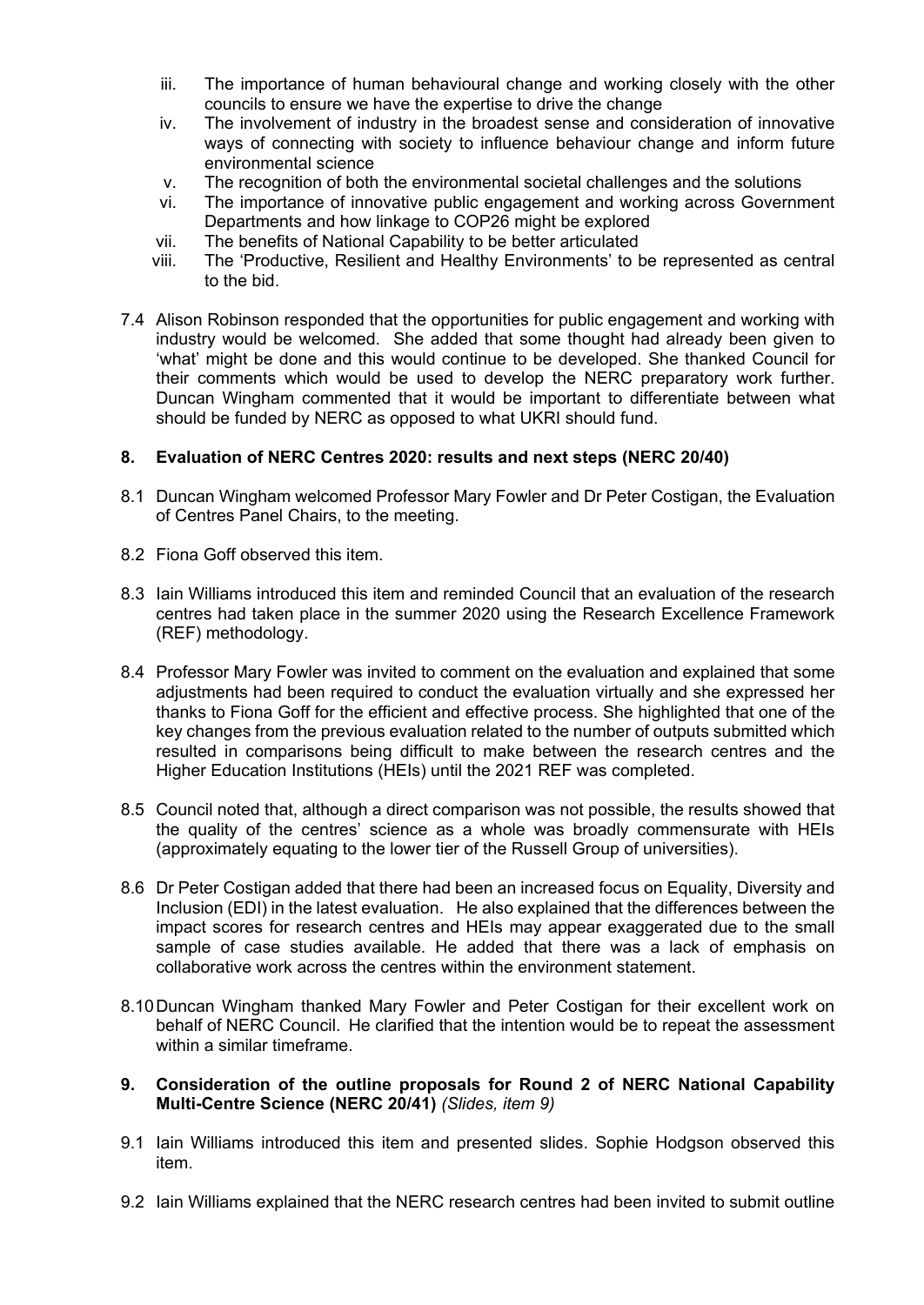proposals and that the six outline proposals were detailed in Annex A. The proposals had been reviewed by Science Committee in November and Graham Underwood was invited to comment on the discussion.

- 9.3 Graham Underwood commented that a thorough discussion of each proposal had taken place using the criteria outlined in the paper along with the Council steer to ensure the proposals were novel and ambitious. The feedback from Science Committee was provided in Annex B and Graham Underwood explained that Science Committee had considered some of the proposals to be promising whilst others required further development.
- 9.4 Iain Williams confirmed that the feedback from Science Committee and Council would be shared with the centres and Principal Investigators (PIs). He invited comment from Council on the outline proposals and whether they were likely to meet the objectives of the multicentre science programme including meeting the NERC Delivery Plan priorities.

## **10. NERC financial forecasts 2020/21 (NERC 20/42)**

- 10.1Duncan Wingham introduced this item and highlighted a significant underspend in the NERC budget caused by delaying planned research activities due to COVID-19. He explained that some of the underspend would be used to repay UKRI finance for the overspend which they had previously absorbed.
- 10.2 Duncan Wingham explained that there was one risk to highlight with regard to an anticipated significant decrease in Official Development Assistance (ODA).

#### **11. Review of the Top Risks at December 2020 (NERC 20/43)**

- 11.1 Duncan Wingham introduced this item and asked for comment from Council.
- 11.2Council commented that they welcomed the escalated risk on EDI representation in NERC funding.
- 11.3Council were content that the risks were being managed appropriately and no further comments were made.

#### **12. Unconfirmed minutes of the 6th meeting of Science Committee: November 2020 (NERC 20/44)**

- 12.1Graham Underwood updated Council on the sixth meeting of Science Committee held in November 2020.
- 12.2Graham Underwood informed Council that four new members had recently been recruited to Science Committee and an announcement on the appointments would be made soon.
- 12.3Graham Underwood commented that items discussed at the recent Science Committee meeting had included EDI data and issues and the Pushing the Frontiers scheme including the role of PIs and the importance of recognising the research infrastructure as a whole. Science Committee had also reviewed their Terms of Reference now that the committee had been established for one year.
- 12.4Duncan Wingham expressed thanks, on behalf of NERC Council, to Graham Underwood for an excellent first year as Chair of Science Committee.

## **13. Rolling Programme (NERC 20/45)**

13.1Duncan Wingham reminded members that this item provided an opportunity for them to suggest items for forthcoming meetings.